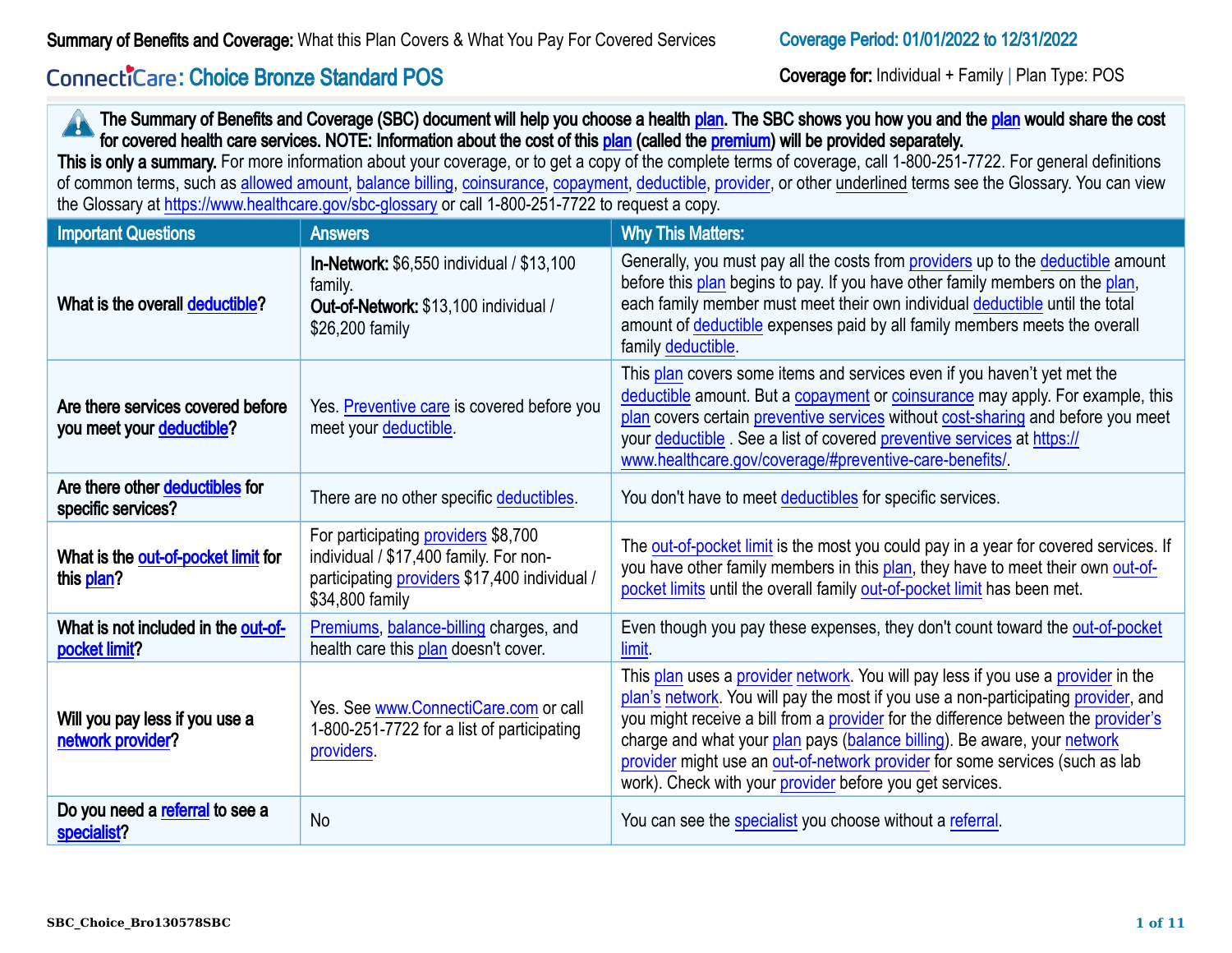## All [copayment](https://www.healthcare.gov/sbc-glossary/#copayment) and [coinsurance](https://www.healthcare.gov/sbc-glossary/#coinsurance) costs shown in this chart are after your [deductible](https://www.healthcare.gov/sbc-glossary/#deductible) has been met, if a deductible applies.

| <b>Common</b>                                             |                                                     | <b>What You Will Pay</b>                                                                                                                                     |                                                                    | Limitations, Exceptions, & Other                                                                                                                                                                   |  |
|-----------------------------------------------------------|-----------------------------------------------------|--------------------------------------------------------------------------------------------------------------------------------------------------------------|--------------------------------------------------------------------|----------------------------------------------------------------------------------------------------------------------------------------------------------------------------------------------------|--|
| <b>Medical Event</b>                                      | <b>Services You May Need</b>                        | <b>Participating Provider</b><br>(You will pay the least)                                                                                                    | <b>Non-Participating Provider</b><br>(You will pay the most)       | <b>Important Information</b>                                                                                                                                                                       |  |
|                                                           | Primary care visit to treat an<br>injury or illness | \$50 copayment per visit;<br>deductible does not apply                                                                                                       | 50% coinsurance per visit after<br>OON plan deductible is met      | None                                                                                                                                                                                               |  |
|                                                           | <b>Specialist visit</b>                             | \$70 copayment per visit after<br><b>INET</b> plan deductible is met                                                                                         | 50% coinsurance per visit after<br>OON plan deductible is met      | None                                                                                                                                                                                               |  |
| If you visit a health care<br>provider's office or clinic | Preventive care / screening /<br>immunization       | No charge                                                                                                                                                    | 50% coinsurance per visit;<br>deductible does not apply            | You may have to pay for services<br>that aren't preventive. Ask your<br>provider if the services you need<br>are preventive. Then check what<br>your plan will pay for.                            |  |
|                                                           | Diagnostic test (x-ray, blood<br>work)              | Xray: \$40 copayment per<br>service after INET plan<br>deductible is met, Lab: \$20<br>copayment per service;<br>deductible does not apply                   | 50% coinsurance per service<br>after OON plan deductible is<br>met | Preauthorization is required for<br>certain services (ie: genetic testing)                                                                                                                         |  |
| If you have a test                                        | Imaging (CT/PET scans,<br>MRIS)                     | \$75 copayment per service<br>after INET plan deductible met<br>up to a combined annual<br>maximum of \$375 for MRI and<br>CAT scans; \$400 for PET<br>scans | 50% coinsurance per service<br>after OON plan deductible is<br>met | Preauthorization is required. If you<br>don't get preauthorization, you may<br>be responsible for the total cost of<br>the service or benefits may be<br>reduced by the lesser of \$500 or<br>50%. |  |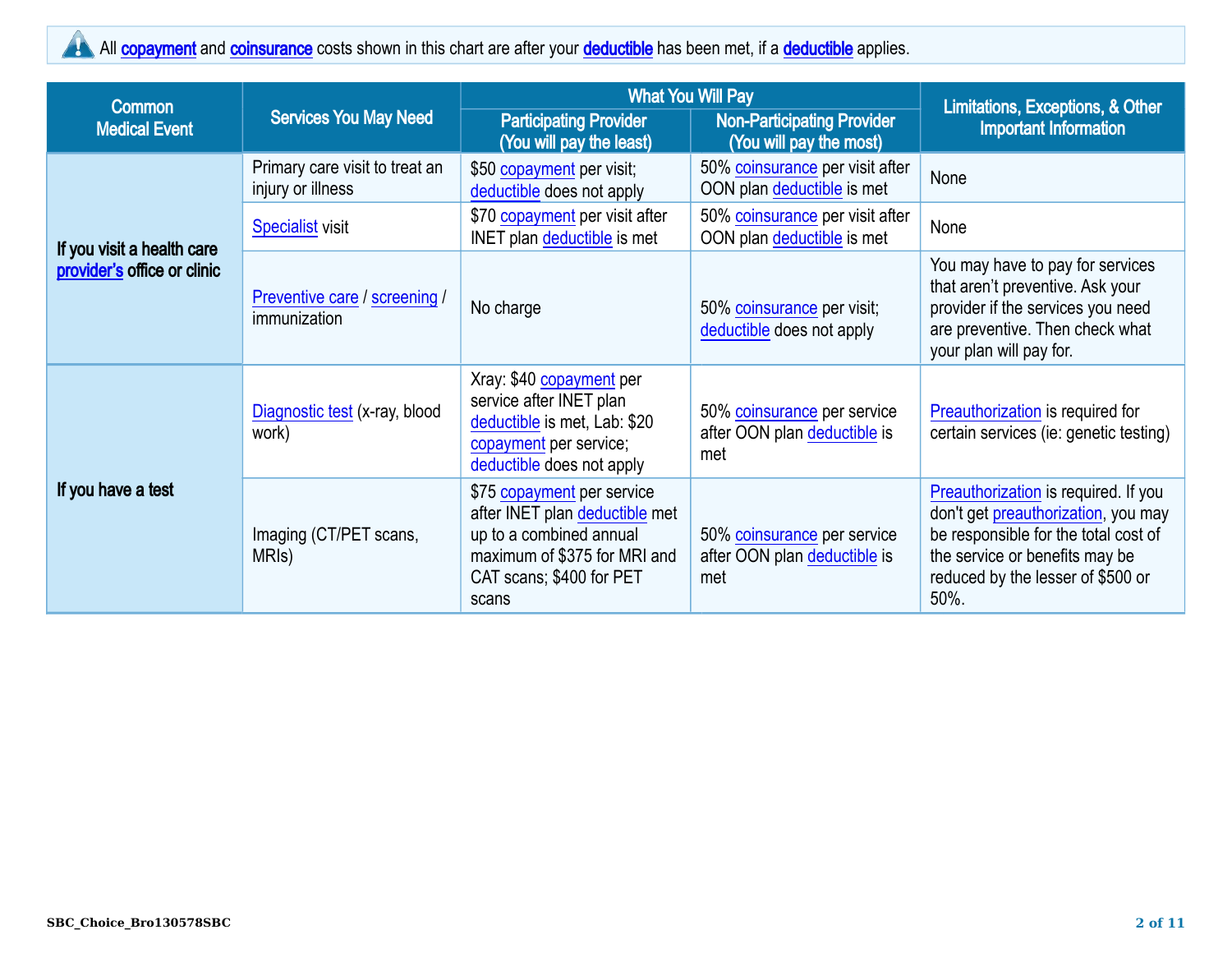| <b>Common</b>                                                                                                                                              |                                                   | <b>What You Will Pay</b>                                                                                                                                                                                  |                                                                                                    | Limitations, Exceptions, & Other                                                                                                                                                                       |
|------------------------------------------------------------------------------------------------------------------------------------------------------------|---------------------------------------------------|-----------------------------------------------------------------------------------------------------------------------------------------------------------------------------------------------------------|----------------------------------------------------------------------------------------------------|--------------------------------------------------------------------------------------------------------------------------------------------------------------------------------------------------------|
| <b>Medical Event</b>                                                                                                                                       | <b>Services You May Need</b>                      | <b>Participating Provider</b><br>(You will pay the least)                                                                                                                                                 | <b>Non-Participating Provider</b><br>(You will pay the most)                                       | <b>Important Information</b>                                                                                                                                                                           |
|                                                                                                                                                            | Generic drugs<br>(Tier 1)                         | \$20 copayment per prescription<br>(retail) \$40 copayment per<br>prescription (mail order)<br>deductible does not apply                                                                                  | 50% coinsurance per<br>prescription after OON plan<br>deductible is met (retail &<br>mail order)   |                                                                                                                                                                                                        |
| If you need drugs to treat<br>your illness or condition<br>More information about<br>prescription drug<br>coverage is available at<br>www.ConnectiCare.com | Preferred brand drugs<br>(Tier 2)                 | 50% coinsurance per<br>prescription after INET plan<br>deductible is met (retail and<br>mail order)                                                                                                       | 50% coinsurance per<br>prescription after OON plan<br>deductible is met (retail &<br>mail order)   | Certain drugs will require<br>preauthorization<br>Covers up to a 30 day supply per<br>prescription (retail); 90 day supply                                                                             |
|                                                                                                                                                            | Non-preferred brand drugs<br>(Tier 3)             | 50% coinsurance per<br>prescription after INET plan<br>deductible is met (retail and<br>mail order)                                                                                                       | 50% coinsurance per<br>prescription after OON plan<br>deductible is met (retail &<br>mail order)   | per prescription (mail order)<br><b>Specialty Drugs are available from</b><br>specialty retail pharmacies only and<br>cover up to a 30-day supply limit.                                               |
|                                                                                                                                                            | <b>Specialty drugs</b><br>(Tier 4)                | 50% coinsurance up to a<br>maximum of \$500 per<br>prescription after INET plan<br>deductible is met (specialty<br>retail only)                                                                           | 50% coinsurance per<br>prescription after OON plan<br>deductible is met (specialty<br>retail only) |                                                                                                                                                                                                        |
| If you have outpatient                                                                                                                                     | Facility fee (e.g., ambulatory<br>surgery center) | \$500 copayment per visit after<br>INET plan deductible is met at<br>an Outpatient Hospital Facility<br>\$300 copayment per visit after<br>INET plan deductible is met at<br>an Ambulatory Surgery Center | 50% coinsurance per visit after<br>OON plan deductible is met                                      | Preauthorization is required. If you<br>don't get preauthorization, you may<br>be responsible for the total cost of<br>the service or benefits may be<br>reduced by the lesser of \$500 or<br>$50\%$ . |
| surgery                                                                                                                                                    | Physician/surgeon fees                            | 0% coinsurance after INET<br>plan deductible is met                                                                                                                                                       | 50% coinsurance per visit after<br>OON plan deductible is met                                      | Preauthorization is required. If you<br>don't get preauthorization, you may<br>be responsible for the total cost of<br>the service or benefits may be<br>reduced by the lesser of \$500 or<br>50%.     |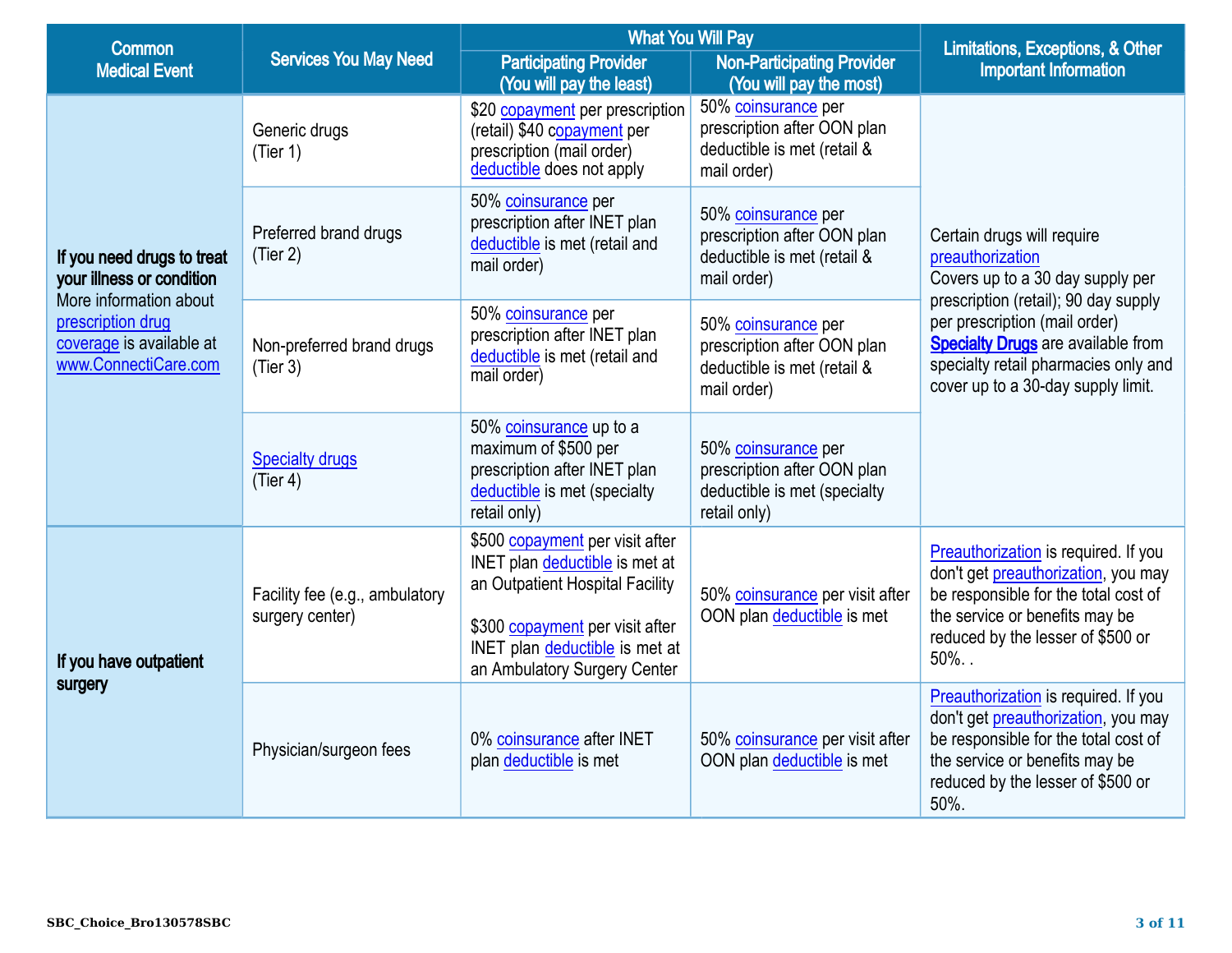| <b>Common</b>                                                                      |                                            | <b>What You Will Pay</b>                                                                                                                                                                                                         |                                                                      | Limitations, Exceptions, & Other                                                                                                                                                                   |
|------------------------------------------------------------------------------------|--------------------------------------------|----------------------------------------------------------------------------------------------------------------------------------------------------------------------------------------------------------------------------------|----------------------------------------------------------------------|----------------------------------------------------------------------------------------------------------------------------------------------------------------------------------------------------|
| <b>Medical Event</b>                                                               | <b>Services You May Need</b>               | <b>Participating Provider</b><br>(You will pay the least)                                                                                                                                                                        | <b>Non-Participating Provider</b><br>(You will pay the most)         | <b>Important Information</b>                                                                                                                                                                       |
|                                                                                    | <b>Emergency room care</b>                 | \$450 copayment per visit after<br>INET plan deductible is met                                                                                                                                                                   | \$450 copayment per visit after<br>INET plan deductible is met       | None                                                                                                                                                                                               |
| If you need immediate<br>medical attention                                         | <b>Emergency medical</b><br>transportation | 0% coinsurance after INET<br>plan deductible is met                                                                                                                                                                              | 0% coinsurance after INET plan<br>deductible is met                  | None                                                                                                                                                                                               |
|                                                                                    | <b>Urgent care</b>                         | \$75 copayment per visit;<br>deductible does not apply                                                                                                                                                                           | 50% coinsurance per visit after<br>OON plan deductible is met        | None                                                                                                                                                                                               |
| If you have a hospital<br>stay                                                     | Facility fee (e.g., hospital<br>room)      | \$500 copayment per day up to<br>a maximum of \$1,000 per<br>admission after INET plan<br>deductible is met                                                                                                                      | 50% coinsurance per<br>admission after OON plan<br>deductible is met | Preauthorization is required. If you<br>don't get preauthorization, you may<br>be responsible for the total cost of<br>the service or benefits may be<br>reduced by the lesser of \$500 or<br>50%. |
|                                                                                    | Physician/surgeon fees                     | 0% coinsurance per admission<br>after INET plan deductible is met                                                                                                                                                                | 50% coinsurance per admission<br>after OON plan deductible is met    | None                                                                                                                                                                                               |
| If you need mental<br>health, behavioral health,<br>or substance abuse<br>services | <b>Outpatient services</b>                 | \$50 copayment per visit<br>Outpatient mental health,<br>alcohol and substance abuse<br>treatment (intensive outpatient<br>treatment and partial<br>hospitalization): \$100<br>copayment per visit;<br>deductible does not apply | 50% coinsurance per visit after<br>OON plan deductible is met        | None                                                                                                                                                                                               |
|                                                                                    | Inpatient services                         | \$500 copayment per day up to<br>a maximum of \$1,000 per<br>admission after INET plan<br>deductible is met                                                                                                                      | 50% coinsurance per<br>admission after OON plan<br>deductible is met | Preauthorization is required. If you<br>don't get preauthorization, you may<br>be responsible for the total cost of<br>the service or benefits may be<br>reduced by the lesser of \$500 or<br>50%. |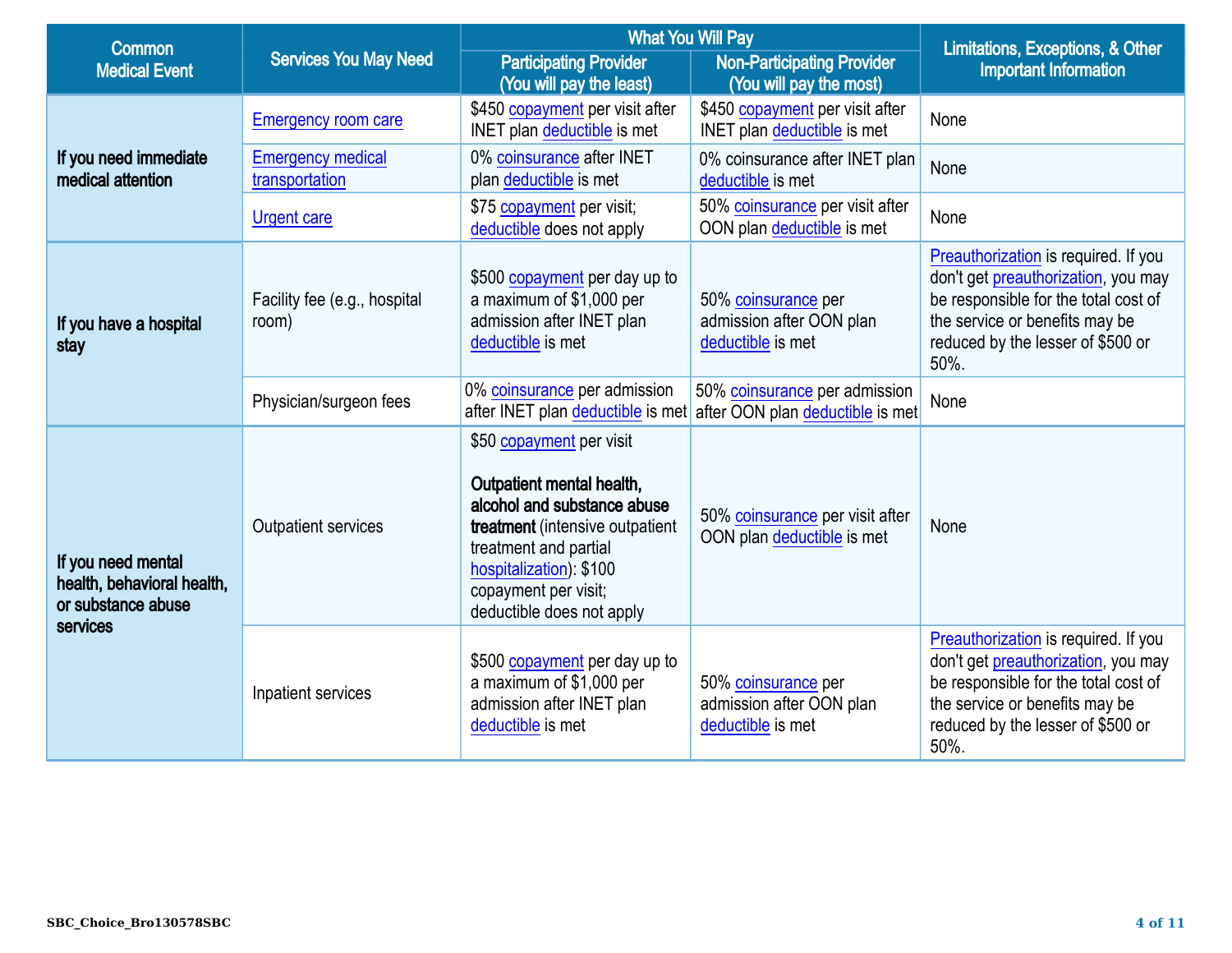| <b>Common</b>                                                        |                                              | <b>What You Will Pay</b>                                                                                                  |                                                                      | Limitations, Exceptions, & Other                                                                                                                                                                                                         |
|----------------------------------------------------------------------|----------------------------------------------|---------------------------------------------------------------------------------------------------------------------------|----------------------------------------------------------------------|------------------------------------------------------------------------------------------------------------------------------------------------------------------------------------------------------------------------------------------|
| <b>Medical Event</b>                                                 | <b>Services You May Need</b>                 | <b>Participating Provider</b><br><b>Non-Participating Provider</b><br>(You will pay the least)<br>(You will pay the most) |                                                                      | <b>Important Information</b>                                                                                                                                                                                                             |
|                                                                      | Office visits                                | No charge for prenatal and<br>postnatal care                                                                              | 50% coinsurance per visit after<br>OON plan deductible is met        | Cost sharing does not apply to<br>certain preventive services.<br>Depending on the type of services,                                                                                                                                     |
| If you are pregnant                                                  | Childbirth/delivery<br>professional services | 0% coinsurance after INET<br>plan deductible is met                                                                       | 50% coinsurance per visit after<br>OON plan deductible is met        | coinsurance may apply. Maternity<br>care may include tests and services                                                                                                                                                                  |
|                                                                      | Childbirth/delivery facility<br>services     | \$500 copayment per day up to<br>a maximum of \$1,000 per<br>admission after INET plan<br>deductible is met               | 50% coinsurance per<br>admission after OON plan<br>deductible is met | described elsewhere in the SBC<br>(i.e. ultrasound).                                                                                                                                                                                     |
|                                                                      | Home health care                             | 25% coinsurance per visit after<br>separate \$50 deductible is met                                                        | 25% coinsurance per visit after<br>separate \$50 deductible is met   | Preauthorization is required. If you<br>don't get preauthorization, you may<br>be responsible for the total cost of<br>the service or benefits may be<br>reduced by the lesser of \$500 or<br>50%.<br>up to 100 visits per calendar year |
| If you need help<br>recovering or have other<br>special health needs | <b>Rehabilitation services</b>               | \$30 copayment per visit after<br><b>INET</b> plan deductible is met                                                      | 50% coinsurance per visit after<br>OON plan deductible is met        | Preauthorization is required. If you<br>don't get preauthorization, you may<br>be responsible for the total cost of<br>the service or benefits may be<br>reduced by the lesser of \$500 or<br>50%.<br>up to 40 visits per year           |
|                                                                      | <b>Habilitation services</b>                 | \$30 copayment per visit after<br><b>INET</b> plan deductible is met                                                      | 50% coinsurance per visit after<br>OON plan deductible is met        | up to 40 visits per year                                                                                                                                                                                                                 |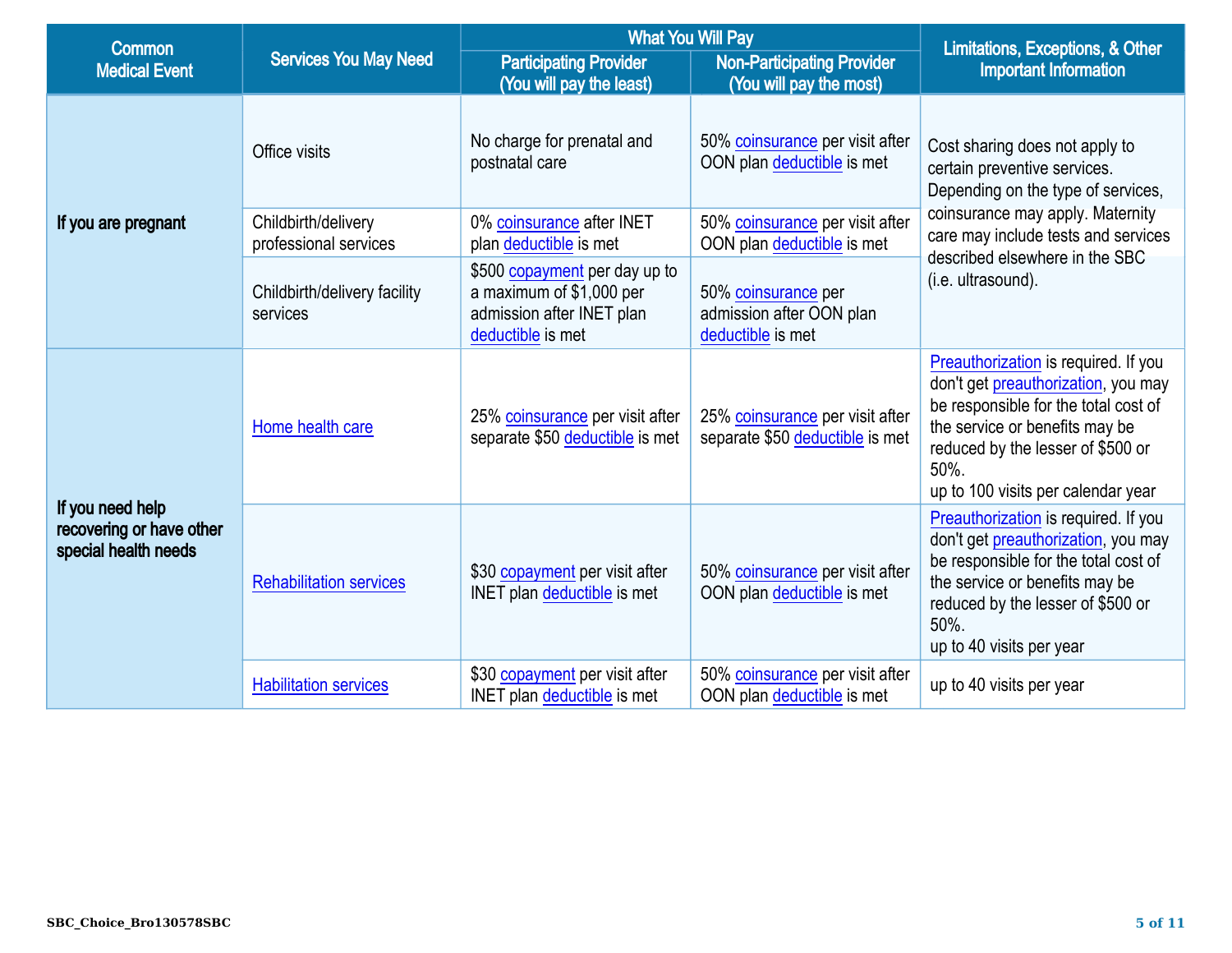| <b>Common</b>                                                                                   |                                                                                           | <b>What You Will Pay</b>                                                                               |                                                                             | Limitations, Exceptions, & Other<br><b>Important Information</b>                                                                                                                                                                   |
|-------------------------------------------------------------------------------------------------|-------------------------------------------------------------------------------------------|--------------------------------------------------------------------------------------------------------|-----------------------------------------------------------------------------|------------------------------------------------------------------------------------------------------------------------------------------------------------------------------------------------------------------------------------|
| <b>Medical Event</b>                                                                            | <b>Services You May Need</b><br><b>Participating Provider</b><br>(You will pay the least) |                                                                                                        | <b>Non-Participating Provider</b><br>(You will pay the most)                |                                                                                                                                                                                                                                    |
| If you need help<br>recovering or have other<br>special health needs<br><b>Hospice services</b> | Skilled nursing care                                                                      | \$500 copayment per day up to<br>a maximum of \$1,000 per<br>admission after INET<br>deductible is met | 50% coinsurance per<br>admission after INET plan<br>deductible is met       | Preauthorization is required. If you<br>don't get preauthorization, you may<br>be responsible for the total cost of<br>the service or benefits may be<br>reduced by the lesser of \$500 or<br>50%.<br>90 day calendar year maximum |
|                                                                                                 | Durable medical equipment                                                                 | 40% coinsurance per<br>equipment/supply after INET<br>plan deductible is met                           | 50% coinsurance per<br>equipment/supply after OON<br>plan deductible is met | Preauthorization is required. If you<br>don't get preauthorization, you may<br>be responsible for the total cost of<br>the service or benefits may be<br>reduced by the lesser of \$500 or<br>50%.                                 |
|                                                                                                 |                                                                                           | Applicable inpatient hospital<br>facility or home health care<br>cost share                            | Applicable inpatient hospital<br>facility or home health care<br>cost share | Preauthorization is required. If you<br>don't get preauthorization, you may<br>be responsible for the total cost of<br>the service or benefits may be<br>reduced by the lesser of \$500 or<br>50%.                                 |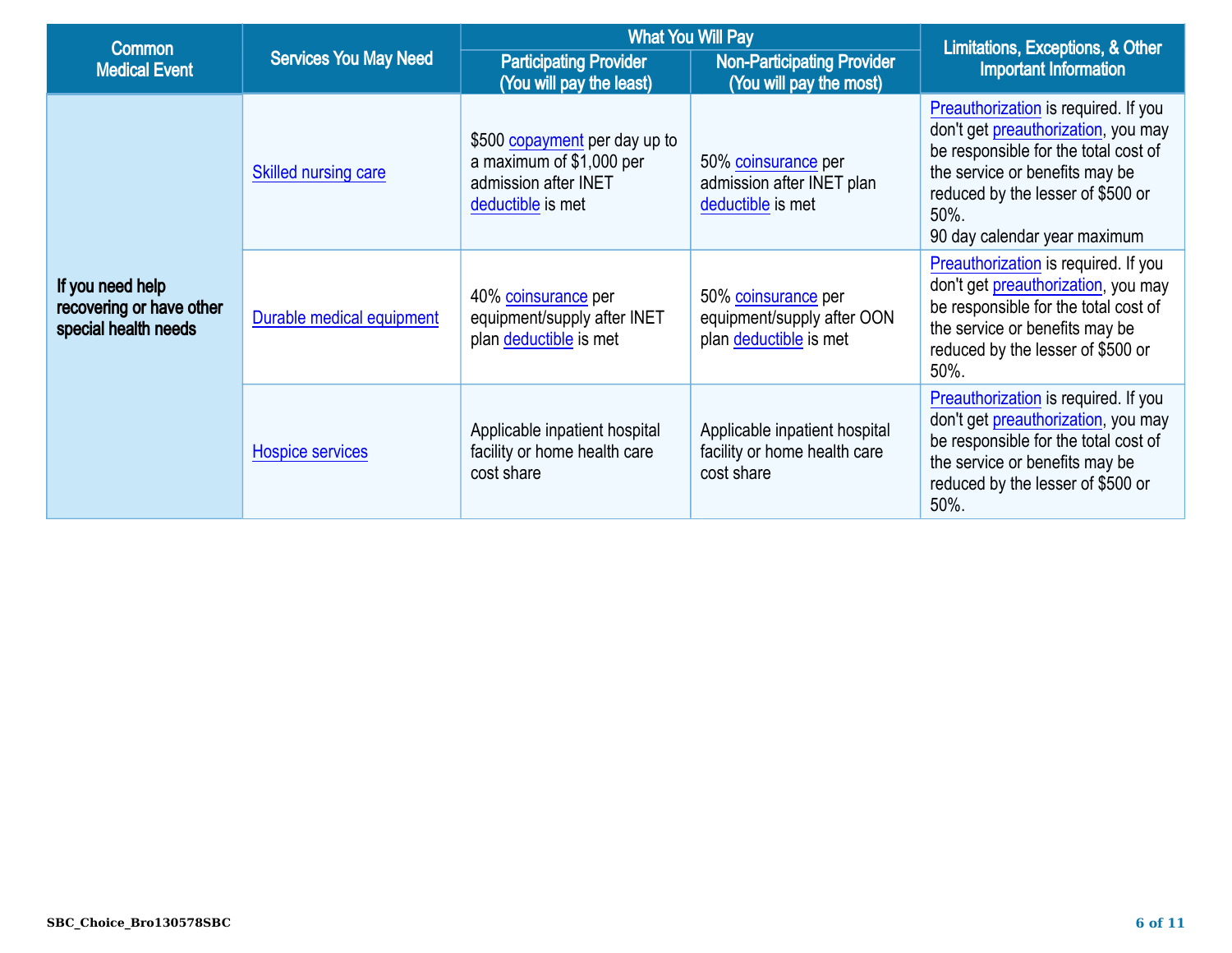| <b>Common</b>                             |                              | <b>What You Will Pay</b>                                                                                                                                                                                                                                                                                                                           |                                                               | Limitations, Exceptions, & Other                                   |
|-------------------------------------------|------------------------------|----------------------------------------------------------------------------------------------------------------------------------------------------------------------------------------------------------------------------------------------------------------------------------------------------------------------------------------------------|---------------------------------------------------------------|--------------------------------------------------------------------|
| <b>Medical Event</b>                      | <b>Services You May Need</b> | <b>Participating Provider</b><br>(You will pay the least)                                                                                                                                                                                                                                                                                          | <b>Non-Participating Provider</b><br>(You will pay the most)  | <b>Important Information</b>                                       |
|                                           | Children's eye exam          | \$70 copayment per visit after<br>INET plan deductible is met                                                                                                                                                                                                                                                                                      | 50% coinsurance per visit after<br>OON plan deductible is met | one exam per calendar year                                         |
| If your child needs dental<br>or eye care | Children's glasses           | Lenses: No charge<br>Collection frame: No charge<br>Non-collection frame:<br>Members choosing to upgrade<br>from a collection frame to a<br>non-collection frame will be<br>given a credit substantially<br>equal to the cost of the<br>collection frame and will be<br>entitled to any discount<br>negotiated by the carrier with<br>the retailer | Not covered                                                   | one pair of frames and lenses or<br>contact lens per calendar year |
|                                           | Children's dental check-up   | No charge                                                                                                                                                                                                                                                                                                                                          | 50% coinsurance per visit after<br>OON plan deductible is met | Coverage limited to two exams/year                                 |

### Excluded Services & Other Covered Services

|                                         | Services Your Plan Generally Does NOT Cover (Check your policy or plan document for more information and a list of any other excluded services.) |                         |
|-----------------------------------------|--------------------------------------------------------------------------------------------------------------------------------------------------|-------------------------|
| <b>Bariatric Surgery</b>                | • Long-term care                                                                                                                                 | • Routine foot care     |
| • Cosmetic Surgery                      | . Non-emergency care when traveling outside the                                                                                                  | • Routine hearing tests |
| $\cdot$ Dental Care (Adult)             | U.S.                                                                                                                                             | • Weight loss programs  |
|                                         | • Private-duty nursing                                                                                                                           |                         |
|                                         |                                                                                                                                                  |                         |
|                                         | Other Covered Services (Limitations may apply to these services. This isn't a complete list. Please see your plan document.)                     |                         |
| Acupuncture coverage is limited to pain | • Hearing aid (may be covered with limitations)                                                                                                  | • Routine eye care      |
| monogomont                              |                                                                                                                                                  |                         |

management • Chiropractic care • Infertility treatment • Termination of Pregnancy/abortion

Your Rights to Continue Coverage: There are agencies that can help if you want to continue your coverage after it ends. The contact information for those agencies is: U.S. Department of Health and Human Services, Center for Consumer Information and Insurance Oversight at 1-877-267-2323 X61565 or [www.cciio.cms.gov](http://www.cciio.cms.gov) or the U.S. Department of Labor, Employee Benefits Security Administration at 1-866-444-3272 or [www.dol.gov/ebsa.](http://www.dol.gov/ebsa) Other coverage options may be available to you too,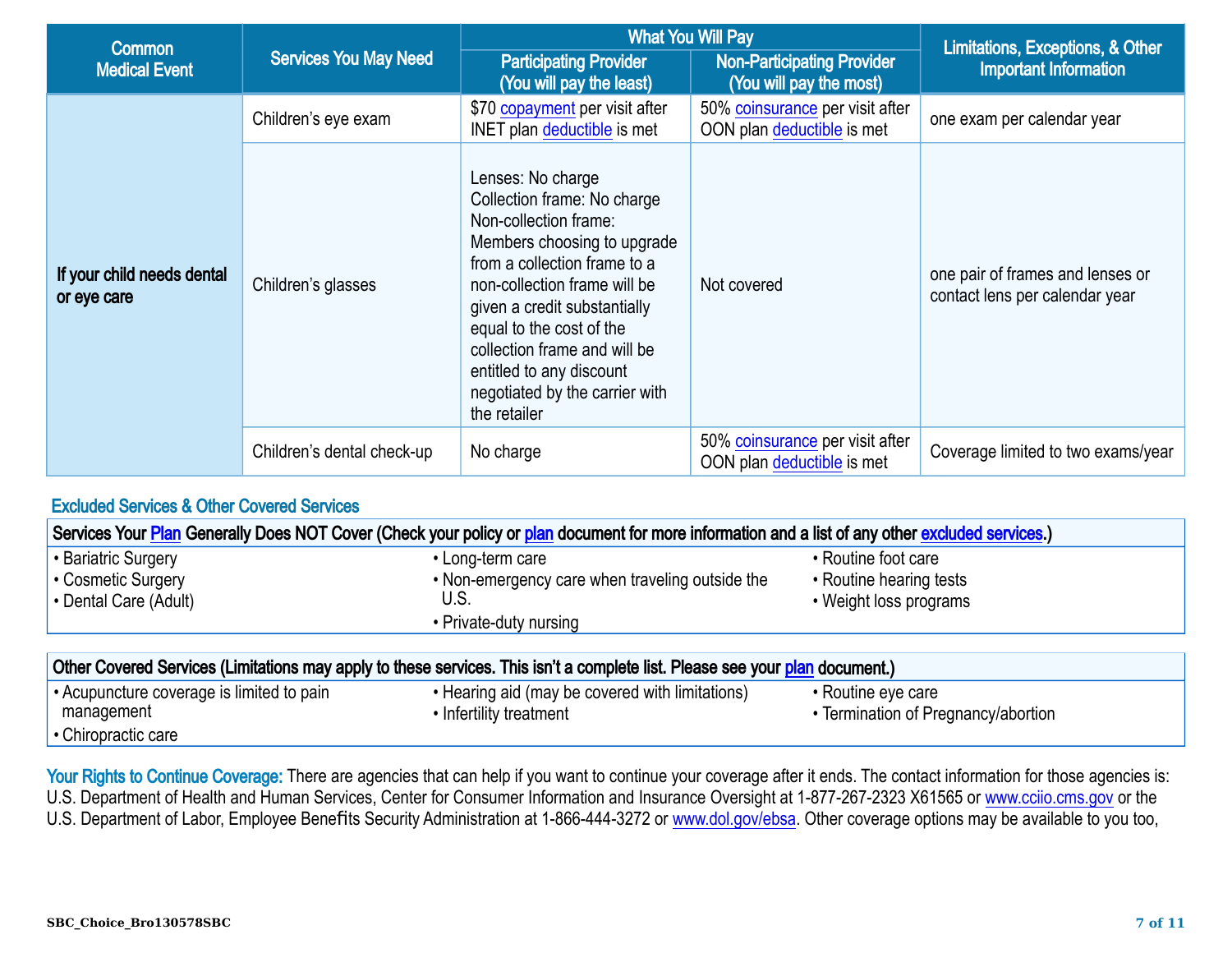including buying individual insurance coverage through the [Health Insurance](https://www.healthcare.gov/sbc-glossary/#health-insurance) [Marketplace.](https://www.healthcare.gov/sbc-glossary#marketplace) For more information about the [Marketplace,](https://www.healthcare.gov/sbc-glossary#marketplace) visit [www.HealthCare.gov](http://www.HealthCare.gov) or call 1-800-318-2596. For more information on your rights to continue coverage, you may also contact the [plan](https://www.healthcare.gov/sbc-glossary#plan) at 1-800-251-7722.

Your Grievance and Appeals Rights: There are agencies that can help if you have a complaint against your [plan](https://www.healthcare.gov/sbc-glossary#plan) for a denial of a [claim.](https://www.healthcare.gov/sbc-glossary#claim) This complaint is called a [grievance](https://www.healthcare.gov/sbc-glossary#grievance) or [appeal.](https://www.healthcare.gov/sbc-glossary#appeal) For more information about your rights, look at the explanation of benefits you will receive for that medical [claim.](https://www.healthcare.gov/sbc-glossary#claim) Your [plan](https://www.healthcare.gov/sbc-glossary#plan) documents also provide complete information to submit a [claim,](https://www.healthcare.gov/sbc-glossary#claim) [appeal,](https://www.healthcare.gov/sbc-glossary#appeal) or a [grievance](https://www.healthcare.gov/sbc-glossary#grievance) for any reason to your [plan.](https://www.healthcare.gov/sbc-glossary#plan) For more information about your rights, this notice, or assistance, contact: ConnectiCare Member Appeals: PO Box 4061, Farmington, CT 06034-4061 or 1-800-251-7722 Connecticut Residents: CT State Department of Insurance at 1-800-203-3447 or [www.ct.gov/cid/site/default.asp](http://www.ct.gov/cid/site/default.asp) Massachusetts Residents: MA Division of Insurance at 1-877-563-4467 or [www.mass.gov/ocabr/government/oca-agencies/doi-lp/](http://www.mass.gov/ocabr/government/oca-agencies/doi-lp/) Employee Benefits Security Administration: 1-866-444-EBSA (3272) or [www.dol.gov/ebsa/healthreform](http://www.dol.gov/ebsa/healthreform)

#### Does this plan provide Minimum Essential Coverage? Yes.

[Minimum Essential Coverage](https://www.healthcare.gov/sbc-glossary#minimum-essential-coverage) generally includes [plans,](https://www.healthcare.gov/sbc-glossary#plan) [health insurance](https://www.healthcare.gov/sbc-glossary/#health-insurance) available through the [Marketplace](https://www.healthcare.gov/sbc-glossary#marketplace) or other individual market policies, Medicare, Medicaid, CHIP, TRICARE, and certain other coverage. If you are eligible for certain types of [Minimum Essential Coverage,](https://www.healthcare.gov/sbc-glossary#minimum-essential-coverage) you may not be eligible for the [premium tax credit](https://www.healthcare.gov/sbc-glossary/#premium-tax-credits).

#### Does this Coverage Meet the Minimum Value Standard? Not Applicable

If your [plan](https://www.healthcare.gov/sbc-glossary#plan) doesn't meet the [Minimum Value Standards,](https://www.healthcare.gov/sbc-glossary/#minimum-value-standard) you may be eligible for a [premium tax credit](https://www.healthcare.gov/sbc-glossary/#premium-tax-credits) to help you pay for a plan through the [Marketplace.](https://www.healthcare.gov/sbc-glossary#marketplace)

To see examples of how this [plan](https://www.healthcare.gov/sbc-glossary#plan) might cover costs for a sample medical situation, see the next section.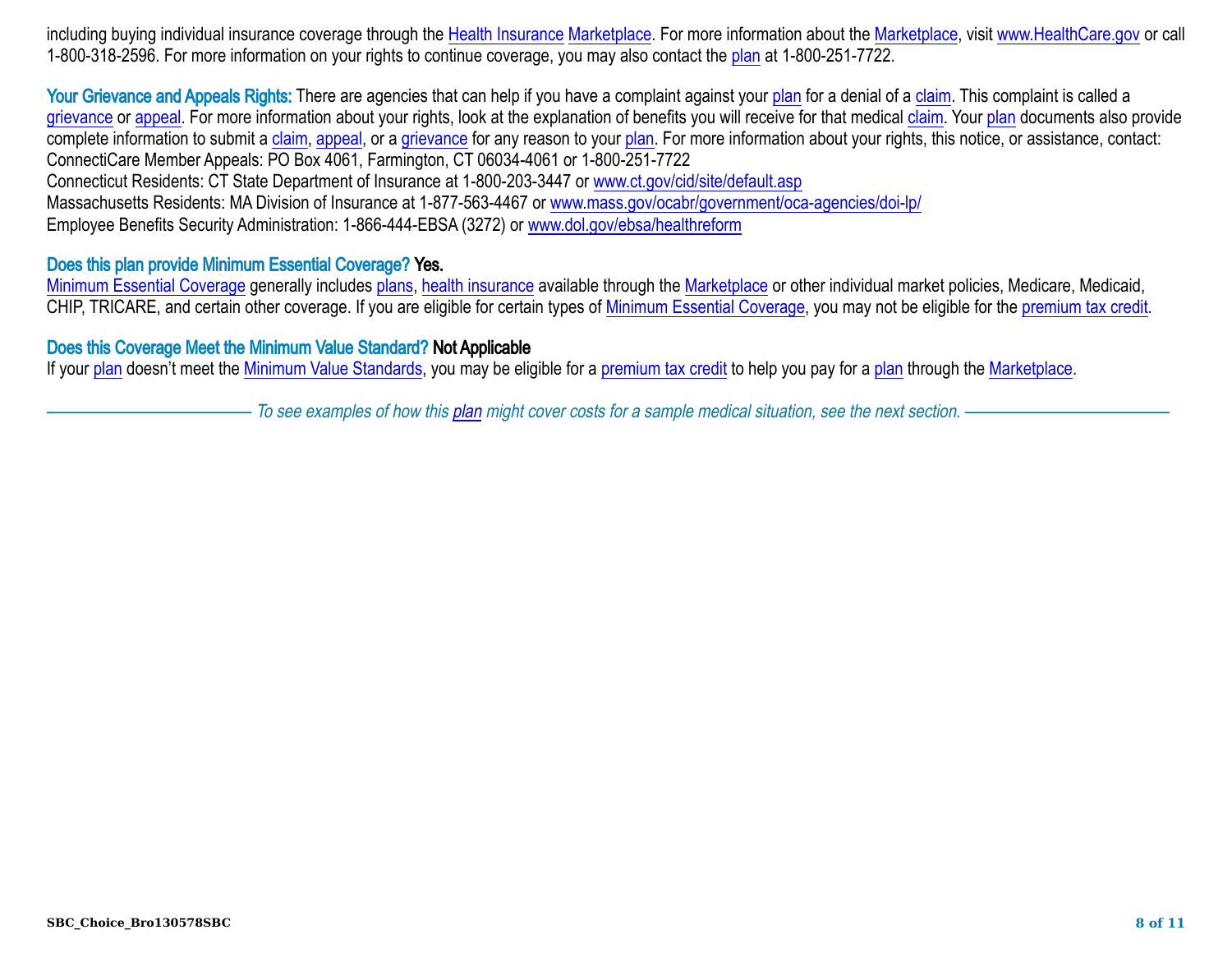#### About these Coverage Examples



This is not a cost estimator. Treatments shown are just examples of how this [plan](https://www.healthcare.gov/sbc-glossary#plan) might cover medical care. Your actual costs will be different depending on the actual care you receive, the prices your [providers](https://www.healthcare.gov/sbc-glossary#provider) charge, and many other factors. Focus on the [cost sharing](https://www.healthcare.gov/sbc-glossary#cost-sharing) amounts ([deductibles,](https://www.healthcare.gov/sbc-glossary#deductibles) [copayments](https://www.healthcare.gov/sbc-glossary#copayments) and [coinsurance\)](https://www.healthcare.gov/sbc-glossary#coinsurance) and [excluded services](https://www.healthcare.gov/sbc-glossary#excluded-services) under the [plan.](https://www.healthcare.gov/sbc-glossary#plan) Use this information to compare the portion of costs you might pay under different health [plans.](https://www.healthcare.gov/sbc-glossary#plan) Please note these coverage examples are based on self-only coverage.

## Peg is Having a Baby

(9 months of in-network pre-natal care and a hospital delivery)

| The plan's overall deductible        | \$6,550 |
|--------------------------------------|---------|
| Specialist copayment                 | \$70    |
| <b>Hospital (facility) copayment</b> | \$500   |
| Other coinsurance                    | 40%     |

## This EXAMPLE event includes services like:

[Specialist](https://www.healthcare.gov/sbc-glossary/#specialist) office visits (prenatal care) Childbirth/Delivery Professional Services Childbirth/Delivery Facility Services [Diagnostic tests](https://www.healthcare.gov/sbc-glossary/#diagnostic-test) (ultrasounds and blood work) [Specialist](https://www.healthcare.gov/sbc-glossary/#specialist) visit (anesthesia)

| <b>Total Example Cost</b>       | \$12,700 |
|---------------------------------|----------|
| In this example. Peg would pay: |          |

| $\cdots$ and diversifying a dig traditional state. |         |
|----------------------------------------------------|---------|
| <b>Cost Sharing</b>                                |         |
| <b>Deductibles</b>                                 | \$6,550 |
| Copayments                                         | \$1,300 |
| Coinsurance                                        | \$0     |
| What isn't covered                                 |         |
| Limits or exclusions                               | \$60    |
| The total Peg would pay is                         | \$7,910 |

| <b>Managing Joe's type 2 Diabetes</b>         |
|-----------------------------------------------|
| (a year of routine in-network care of a well- |
| controlled condition)                         |

| The plan's overall deductible<br>Specialist copayment | \$6,550<br>\$70 |
|-------------------------------------------------------|-----------------|
| Hospital (facility) copayment                         | \$500           |
| Other coinsurance                                     | <b>40%</b>      |

### This EXAMPLE event includes services like:

[Primary care physician](https://www.healthcare.gov/sbc-glossary/#primary-care-physician) office visits (including disease education) [Diagnostic tests](https://www.healthcare.gov/sbc-glossary/#diagnostic-test) (blood work) [Prescription drugs](https://www.healthcare.gov/sbc-glossary/#prescription-drugs) [Durable medical equipment](https://www.healthcare.gov/sbc-glossary/#durable-medical-equipment) (glucose meter)

| <b>Total Example Cost</b> | \$5,600 |
|---------------------------|---------|
|                           |         |

## In this example, Joe would pay:

| <b>Cost Sharing</b>        |         |
|----------------------------|---------|
| <b>Deductibles</b>         | \$1,100 |
| Copayments                 | \$1,000 |
| Coinsurance                | \$0     |
| What isn't covered         |         |
| Limits or exclusions       | \$20    |
| The total Joe would pay is | \$2,120 |

## Mia's Simple Fracture

(in-network emergency room visit and follow up care)

| The plan's overall deductible        | \$6,550 |
|--------------------------------------|---------|
| Specialist copayment                 | \$70    |
| <b>Hospital (facility) copayment</b> | \$500   |
| Other coinsurance                    | 40%     |

### This EXAMPLE event includes services like:

[Emergency room care](https://www.healthcare.gov/sbc-glossary/#emergency-room-care-emergency-services) (including medical supplies) [Diagnostic test](https://www.healthcare.gov/sbc-glossary/#diagnostic-test) (x-ray) [Durable medical equipment](https://www.healthcare.gov/sbc-glossary/#durable-medical-equipment) (crutches) [Rehabilitation services](https://www.healthcare.gov/sbc-glossary/#rehabilitation-services) (physical therapy)

| <b>Total Example Cost</b>       | \$2,800 |
|---------------------------------|---------|
| In this example. Mia would nav: |         |

| \$2,800 |
|---------|
| \$10    |
| \$0     |
|         |
| \$0     |
| \$2,810 |
|         |

Note: These numbers assume the patient does not participate in the [plan's](https://www.healthcare.gov/sbc-glossary#plan) wellness program. If you participate in the [plan's](https://www.healthcare.gov/sbc-glossary#plan) wellness program, you may be able to reduce your costs. For more information about the wellness program, please contact: 1-800-390-3522.

\*Note: This [plan](https://www.healthcare.gov/sbc-glossary#plan) may have other [deductibles](https://www.healthcare.gov/sbc-glossary#deductible) for specific services included in this coverage example. See "Are there other deductibles for specific services?" row above.

The **[plan](https://www.healthcare.gov/sbc-glossary#plan)** would be responsible for the other costs of these EXAMPLE covered services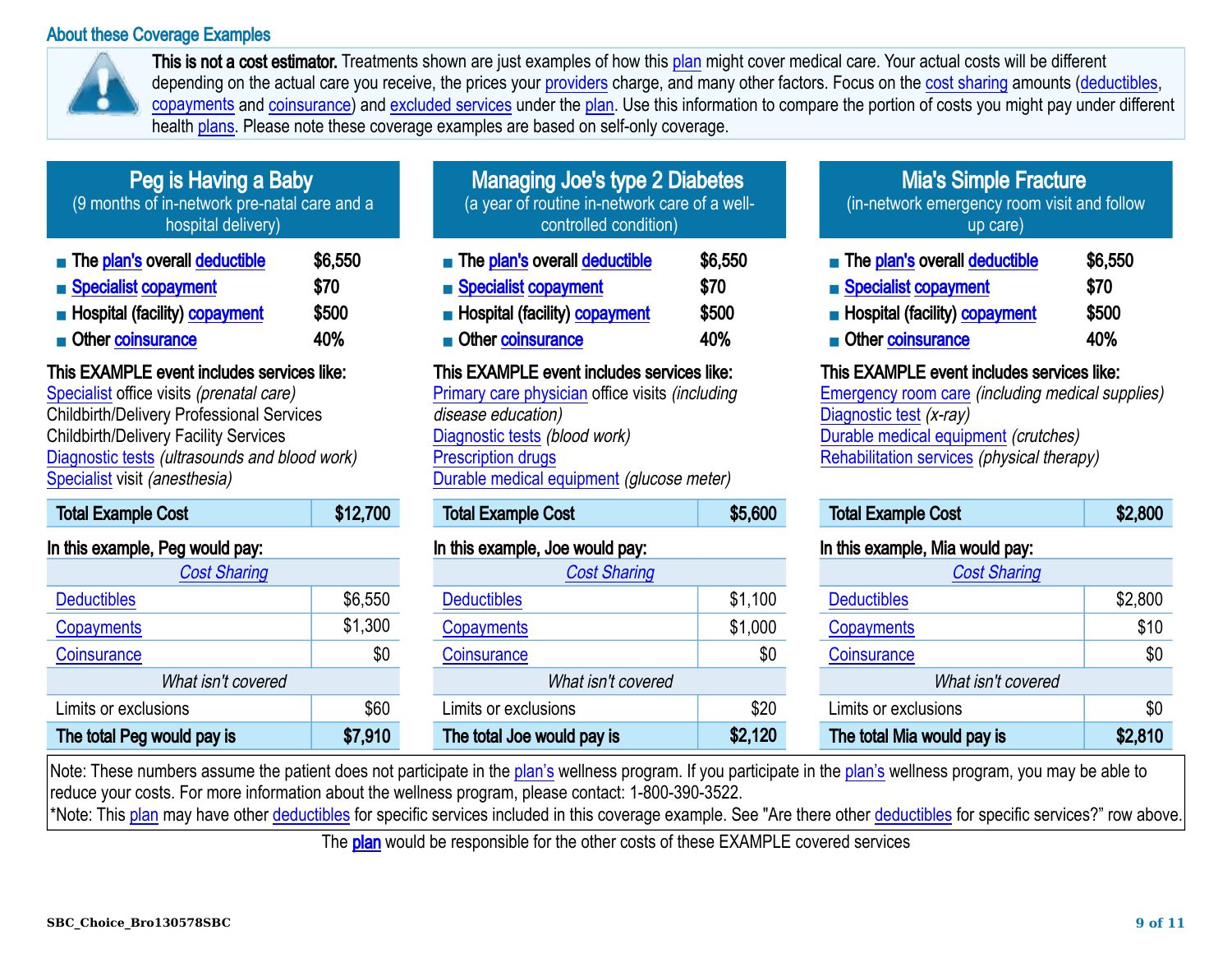#### Accessibility and Nondiscrimination Notice

ConnectiCare complies with applicable Federal civil rights laws and does not discriminate on the basis of race, color, national origin, age, disability, or sex. ConnectiCare does not exclude people or treat them differently because of race, color, national origin, age, disability, or sex.

### ConnectiCare:

- Provides free aids and services to people with disabilities to communicate effectively with us including qualified interpreters and information in alternate formats.
- Provides free language services to people whose primary language is not English, including translated documents and oral interpretation. If you need these services, contact The Committee for Civil Rights.

If you believe that ConnectiCare has failed to provide these services or discriminated in another way on the basis of race, color, national origin, age, disability, or sex, you can file a [grievance](https://www.healthcare.gov/sbc-glossary#grievance) with: The Committee for Civil Rights, ConnectiCare, 175 Scott Swamp Road, Farmington, CT 06034, 1-800-251-7722, and TTY number 1-800-833-8134. You can file a [grievance](https://www.healthcare.gov/sbc-glossary#grievance) in person at 175 Scott Swamp Road, Farmington, CT, or by mail, or fax (860) 674-2232 or email [memberservices@connecticare.com](mailto:memberservices@connecticare.com) . If you need help filing a [grievance](https://www.healthcare.gov/sbc-glossary#grievance), The Committee for Civil Rights is available to help you. You can also file a civil rights complaint with the U.S, Department of Health and Human Services, Office for Civil Rights, electronically through the Office of Civil Rights Complaint Portal, available at: [https://](https://ocrportal.hhs.gov/ocr/portal/lobby.jsf) [ocrportal.hhs.gov/ocr/portal/lobby.jsf](https://ocrportal.hhs.gov/ocr/portal/lobby.jsf), or by mail or phone at:

U.S. Department of Health and Human services 200 Independence Avenue, SW Room 509F, HHH Building Washington, DC 20201 1-800-368-1019, 800-537-7697 (TDD) Complaint forms are available at: <http://www.hhs.gov/ocr/office/file/index.html>.